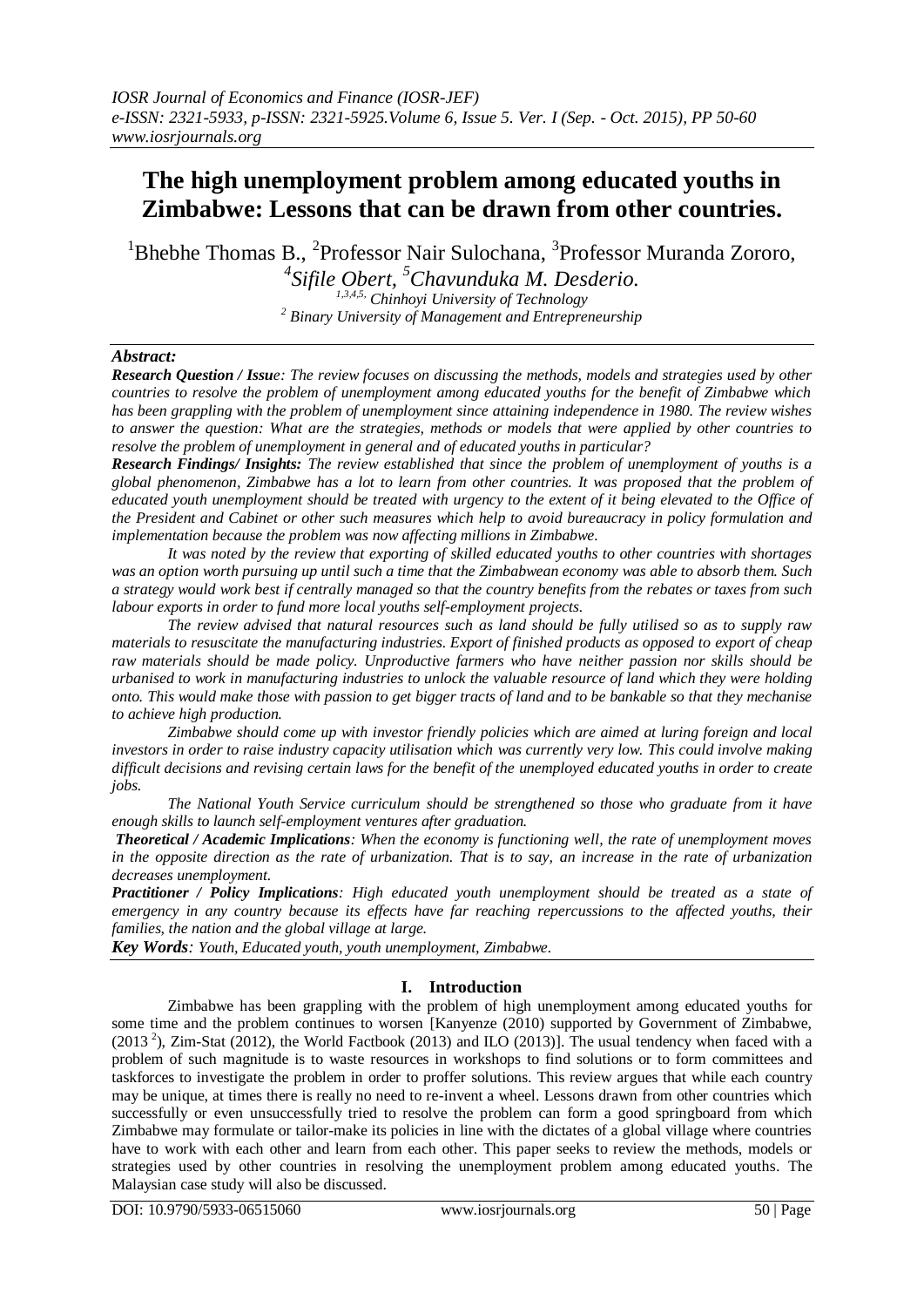The Constitution of Zimbabwe stipulates that youths are those aged between 15 and 35 years and it states that Government should do everything possible to make sure that they are decently employed. In this review, educated youths are those who completed post-secondary education and are holders of certificates, diplomas or degrees.

## **1.2 Background to the study**

The problem of high unemployment is Zimbabwe"s oldest since independence in 1980. Upon attaining independence, the new government noted that it was faced with high numbers of unemployed citizens. At independence, the sovereign state was faced with the problem of finding employment for hundreds of thousands of refugees who had fled to neighbouring countries during the war of liberation and were coming back home after the Ceasefire Agreement. Together with independence also came the need to demobilise former freedom fighters who had opted not to join the ranks of the national defence forces and other security arms of the state (MacKenzie,1988). Besides the need to create employment for former refugees and former freedom fighters, the government of the independent state of Zimbabwe had to find employment for the many youths who had been displaced by the war inside the country with others having fled to urban areas while others had remained in the rural areas to give underground assistance to freedom fighters. The end of the war had seen the end of activities for the war collaborators and many political detainees who were released from prisons and detention camps across the country at independence. The end of the war meant that all the groups had to be gainfully employed so that they start normal civilian life. There were also others who had been rendered jobless as the sanctionsridden economy of Rhodesia (Zimbabwe"s colonial name) succumbed to the escalating war. By 1979, most economic activities had scaled down in Zimbabwe pushing employees out of jobs.

The situation of unemployment had been managed fairly well by the Zimbabwean government during the first decade of independence up to 1990, but the retrenchments that came with the opening up of the controlled economy in the 1990s as caused by the Economic Structural Adjustment Programme (ESAP) pushed the situation out of control as many companies downsized/ retrenched or even closed down as some could not withstand the competition that came with the open market economy (CZI, 2012). According to Government of Zimbabwe  $(2013)^5$ , the Fast-track Land Redistribution programme which took place from 2000 affected some former farm workers of the former White commercial farmers who were rendered jobless following equitable unavoidable land redistribution. This also affected some of the downstream agro-based industries which were controlled by former White commercial farmers which also closed shop thereby throwing workers into the streets. As expected, the newly resettled farmers needed time to adjust and mechanise before increase in production could be realised.

Hyperinflation which followed and economic sanctions imposed by the Western countries which disapproved the model of land redistribution adopted by the government exacerbated the situation causing many industries to close down to a level that the industry capacity utilisation went as low as 10% in 2008 (CZI, 2013).This caused the informal sector activities to increase tremendously. Most such activities were illegal because street vending in Zimbabwe is illegal. Government attempted to rid the streets of informal activities to control the situation using a programme dubbed Operation Murambatsvina (literally meaning Operation Refuse Dirt) (Tibaijuka, 2005). The bottom line is that most informal sector activities in Zimbabwe are illegal and they cannot count for employment (ILO, 2002). Suffice to say that the street vendors are now back on the pavements in even larger numbers causing chaos and lawlessness in all cities and towns in Zimbabwe (Chirisa, 2007).

As all this happened, the education sector in Zimbabwe was experiencing a boom of record levels. Enrolments in schools, colleges and universities rose sharply and scholarships from government for students to study abroad including the Presidential Scholarships increased. By 2014, the Presidential Scholarship programme had benefited 20,000 youths (Government of Zimbabwe 2014). The increased effectiveness of the education sector was met with the decline in economic performance. This is what caused the high unemployment among educated youths, a situation which was worsening by 2015. It can therefore be postulated that the problem of high unemployment among educated youths in Zimbabwe is a product of the successful Education for All Policy introduced by government in 1980 (MacKenzie,1988). Thus Zimbabwe is a victim of its own success. This is unusual and that is what motivated this review study.

The United Nations Secretary General in his message for the 2012 International Youth Day celebrations had this to say, "Let us support the young people of our world so that they grow into adults who raise yet more generations of productive and powerful leaders' (Ki-Moon, 2012). This is only possible if today's older generation including policy-makers and policy-implementers work hard to ensure that educated youths are gainfully and decently employed, and not to make decisions which endanger the future of youths.

As alluded to above, the government of Zimbabwe has been live to the issue of resolving the unemployment problem since independence in 1980. Ideologies, various economic blueprints, projects and programmes have been tried because unemployment is a macro-economic issue whose resolution is at best a function of the state.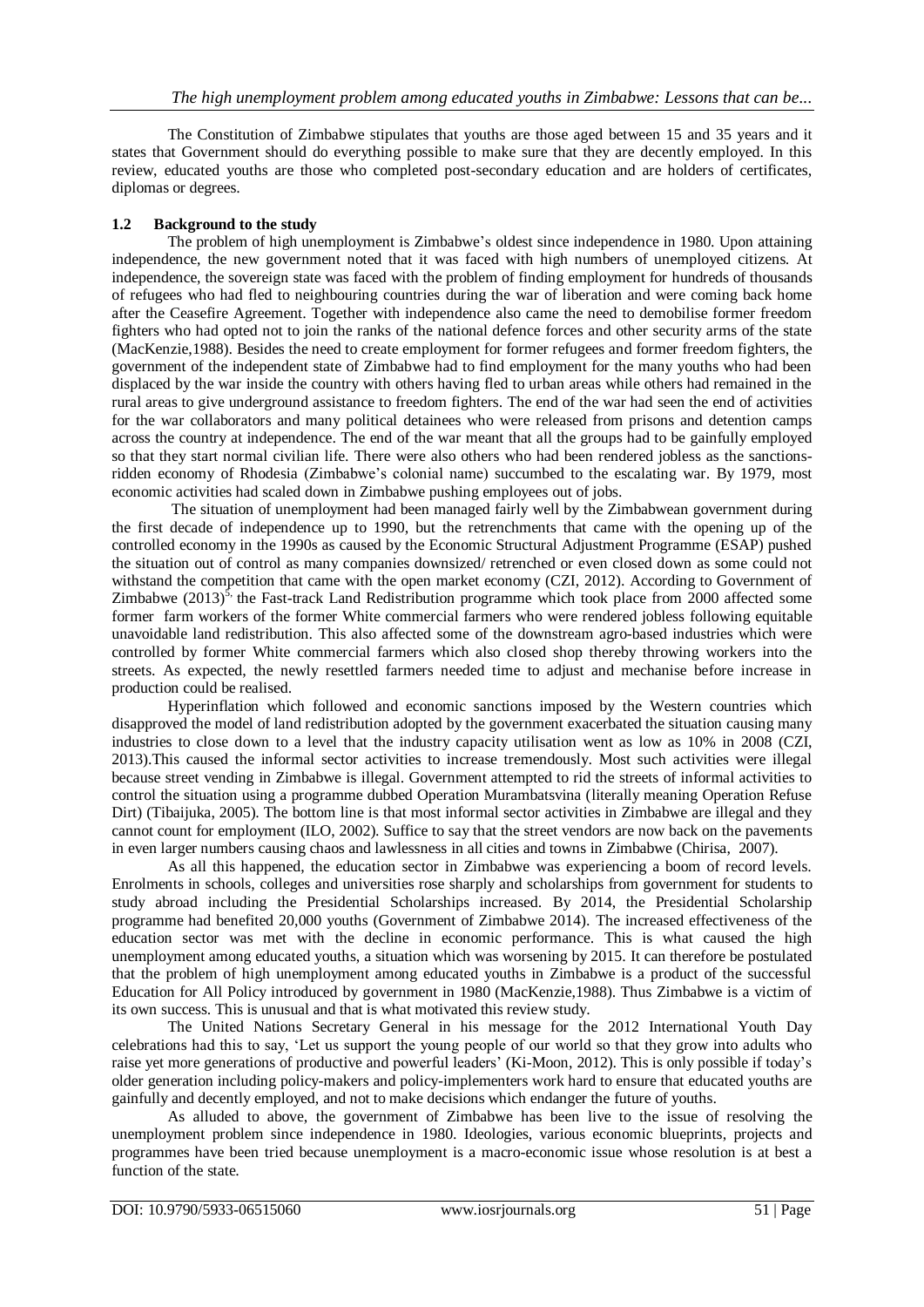Scientific Socialism was the chosen ideology at independence and in practice it lasted for a decade (1980-1990) although it continued guiding state thinking for years that followed (Kanyenze, Mhone and Sparreboom, 2009). Zimbabwe"s Scientific Socialism was characterised by formation of cooperatives and free social services such as education and health. Scientific Socialism was implemented together with a controlled economy all of which was aimed at boosting the economy, reduce poverty and create an employed egalitarian society. The open market economy driven by market forces was introduced thereafter in an attempt to create jobs (World Factbook, 2013). Economic blue prints launched since independence include: The Economic Structural Adjustment Programme (ESAP) 1991-1996; Zimbabwe Programme for Economic and Social Transformation (ZIMPREST) 1997-2000; Millennium Economic Recovery Programme (MERP) 2001-2005; National Economic Revival Programme (NERP) 2006-2008; National Economic Development Priority Programme (NEDPP) 2008; Short-term Emergency Recovery Programme (STERP I and II) 2009-2012; Mid-Term Plan (MTP) 2012 to 2015 (abandoned in 2013) and the Zimbabwe Agenda for Sustainable Social and Economic Transformation (Zim-Asset) 2013 – 2018, which was running at the time of the review (Government of Zimbabwe [1991], Government of Zimbabwe [1996], Government of Zimbabwe [2010], Government of Zimbabwe  $[2013]$ <sup>1</sup> and Government of Zimbabwe  $[2013]$ <sup>3</sup>. While evaluating the successes of each of the above economic blueprints is not within the purview of this review, what is clear is that the economic situation did not improve and the unemployment situation for educated youths continued to worsen as at 2015.

According to the Association for the Development of Education in Africa (2014), over and above the economic blue prints cited above, the Government of Zimbabwe also launched projects and programmes which targeted employment creation among the youths. According to Murinda (2014), Mambo (2010), Government of Zimbabwe  $[2009]$ ,  $[2011]$  and  $[2013]$ <sup>4</sup>, some of the projects and programmes introduced are as summarised on the Table below:

|       | Programmes and Projects aimed at creating employment among youths in Zimbabwe |  |  |  |  |  |
|-------|-------------------------------------------------------------------------------|--|--|--|--|--|
| i.    | Graduate Entrepreneurship Employment Programme (GEEP)                         |  |  |  |  |  |
| ii.   | National Youth Service (NYS)                                                  |  |  |  |  |  |
| iii.  | Kurera/ Ukondla Youth Fund (Administered through CABS).                       |  |  |  |  |  |
| iv.   | Youths in Agriculture Programme (YAP)                                         |  |  |  |  |  |
| v.    | Skills for Youth Employment and Rural Development Programme                   |  |  |  |  |  |
| vi.   | Decent Work Country Programme                                                 |  |  |  |  |  |
| vii.  | Training for Rural Economic Empowerment (TREE)                                |  |  |  |  |  |
| viii. | Quality Improvement in Informal Apprenticeship Programme (QiA)                |  |  |  |  |  |
| ix.   | Integrated Skills Outreach Programme (ISOP)                                   |  |  |  |  |  |
| X.    | Community Share Ownership Scheme/Trust (CSOS/T).                              |  |  |  |  |  |
| xi.   | Youth Employment and Transformation Trust (YETT)                              |  |  |  |  |  |
| xii.  | Youth Empowerment Fund (YEF)                                                  |  |  |  |  |  |
| xiii. | Wealth Creation Fund (Administered through Stanbic, CBZ, IDBZ)                |  |  |  |  |  |
| xiv.  | Training for Enterprise Programme (TFE)                                       |  |  |  |  |  |
| XV.   | Technical and Vocational Skills Development Programme (TVSD)                  |  |  |  |  |  |
| XVI.  | Technical and Vocational Education and Training Programme (TVET)              |  |  |  |  |  |

Each of the above projects and programmes had their own level of success, but like the economic blue prints cited above, their effectiveness if judged by their ability to resolve unemployment among educated youths can be viewed as low and poverty continues to escalate in Zimbabwe (Feresu, 2010; ILO, 2012 and ILO, 2013).

## **II. Literature Review**

## **Lessons from other countries**

This review singled out countries which experienced high unemployment and how they tried to resolve the problem. It was felt by this review that Zimbabwe could take a cue from the successes and failures of programmes and projects in other countries by emulating the good ones and avoiding or fine-tuning those that do not suit its circumstance.

## **2.1 Somalia**

In Somaliland, 75% of young people are jobless and migration is high (Mochizuki, 2014). Somalia initiated the Guaranteed Employment Policy which aimed at employing into the Public Service all youths who completed Secondary School in an attempt to control unemployment among educated youths. The good thing was that all educated youths were guaranteed of a job in the Public Service.

Notwithstanding the civil wars, the government of Somalia failed to cope with the annual output of school leavers and the programme had too much pressure on the fiscus when all school leavers had to be employed by eighteen Ministries, even to do jobs which did not bring the desired rate of return to the economy (Mahbub, 2014). While it was an expensive programme given that government money comes from tax-payers, John Keynes in his Keynesian Theory of Unemployment supported such action when he advised governments to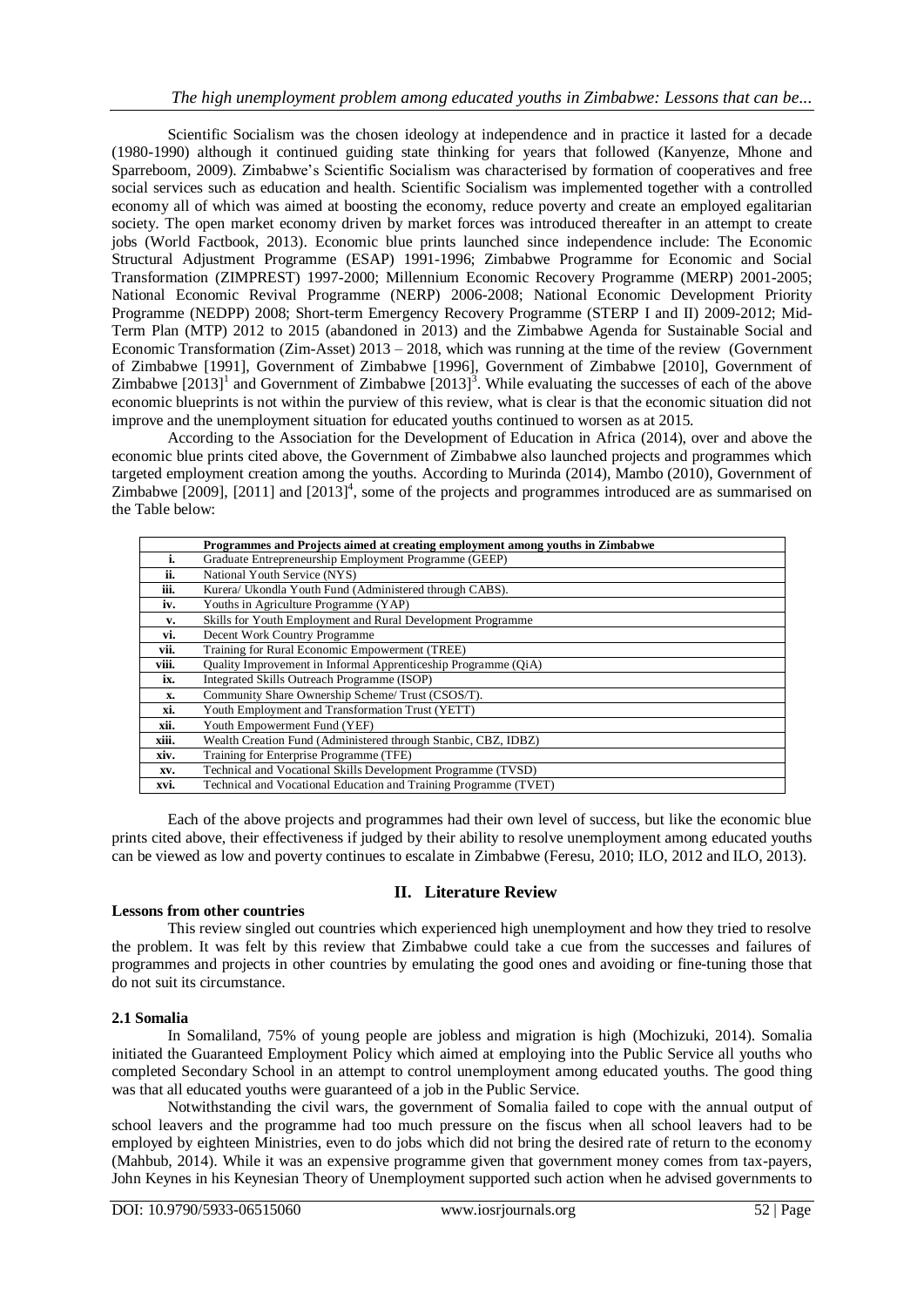pour money into the economy (by employing youths) as a way of increasing economic activities which would in turn create jobs in other sectors and employing all educated youths was another way of increasing economic activity by giving them money in the form of salaries (Keynes, 1936; Blinder, 1991 and Blaug,2013). For Somalia it did not work.

According to Somalia Human Development Report (UNDP, 2012), the program strengthened central state institutions by providing ready labour and that was unquestionably important, but if this becomes the main or only focus, it threatens to further alienate local societies by rendering them passive, thereby weakening a sense of local responsibility for overcoming problems and local ownership of solutions. Youth unemployment in Somalia stood at 75% at the time of study. The figure comes from an assessment made by [Somaliland National](http://www.sonyoumbrella.blogspot.co.uk/)  [Youth Association](http://www.sonyoumbrella.blogspot.co.uk/) (Sonya) in which they interviewed 800 youths between the ages of 15 and 30.

The lesson for Zimbabwe is that youths are more prone to migrating if their home economies cannot absorb them. Solutions to the educated youth unemployment problem should be sustainable and not leave the country in a worse off situation.

## **2.2 Zambia**

Zambia formed the Rural Reconstruction Centre (RRC) which involved taking urban unemployed youths "back to the land" in the rural areas to settle them there after training them on how to use equipment (Chigunta (2002). The youths were supposed to become productive and in so doing create jobs. The programme was unpopular with educated youths and it became unsustainable to the Zambian government which realised that forcing was not an option as it would dent the government"s international image.

The lesson learnt from the Zambian experience was that for any programme to resolve the unemployment problem, it should have buy-in from the intended beneficiaries.

## **2.3 Kenya**

Kenya launched the Rural Access Road Programme in which unemployed youths were taken to rural areas for the Public Works Programme of working on the roads as part of employment. Initially the programme worked but educated youths viewed it as too labour intensive (Awogbenle and Iwuamadi, 2010).

Kenya also launched the Village Polytechnic Programme in which the government opened 250 polytechnics throughout the country which enrolled 25,000 unemployed youths to train them in various trades such as carpentry, joinery, masonry, dressmaking, bricklaying and home economics as a way of addressing unemployment among youths. The programme worked and many graduates from the Village Polytechnic Programme went on to open their own ventures using the skills they acquired (Omolo, 2010).

The lesson learnt from this experience is that youths will be happy if a programme is enriching in terms of skills development and if it is government-driven to a level that there is no extra burden such as paying fees to the already desperate youths.

## **2.4 Malawi**

Malawi launched the Malawi Young Pioneers in the same spirit with Kenya"s Village Polytechnic Programme and the programme had considerable success (Okojie, 2003). Thus Malawi did not re-invent the wheel, it simply learnt from its neighbour with some fine-tuning to suit its unique circumstance.

However, the traditional skills of building, carpentry and dressmaking have their own limitations to curbing unemployment if they are oversupplied in a modern economy driven by cheap imports, hi-tech and auto-mobile industries.

## **2.5 Botswana**

The Botswana Government launched the Brigade Programme for all Youths in which youths were employed as brigades in such works as building, road maintenance or in agriculture. The Botswana Brigades were turned into production-cum-training units formed by the government of Botswana to combat youth unemployment (Boateng, 2013). The Brigades were intended to grow into independent enterprises providing self-employment for the youths. Unfortunately, some youths did not have pre-requisite basic skills, which could only be acquired through training at a cost.

The lesson from the Botswana programme is that youths will find it worthwhile if government trains them in order to help them graduate into a company for them to enter into self-employment.

#### **2.6 Nigeria**

Nigeria is Africa"s biggest economy valued at US\$594 billion followed by South Africa whose economy was valued at US\$341 billion by 2015 according to http://www.africaranking.com/largest-economiesin-africa/. Nigeria is Africa"s most populous nation with a population of 184 million by 2015 and was expected to double every 24 years.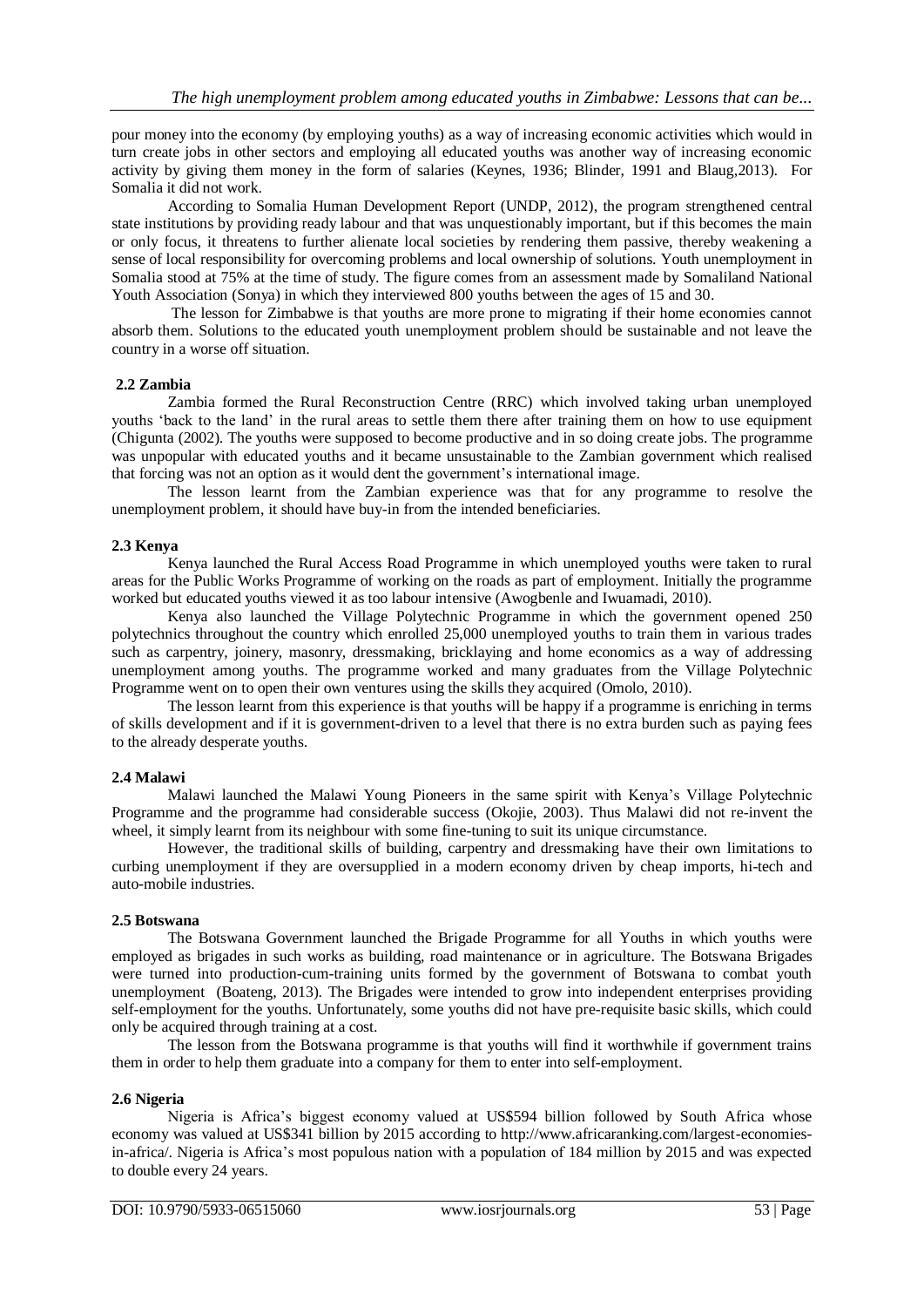Nigeria made it mandatory for all its 113 universities (by 2015) in all its 36 States to teach Entrepreneurship as a core course for all university students. The syllabus (course outline) was developed centrally by a team of experts and the examination is also centrally set and written by all students in universities regardless of the degree programme they will be studying. University students in Nigeria cannot graduate without passing the Entrepreneurship course. The mandatory programme is taken very seriously across all universities in Nigeria. According to Ajaegbu (2014), this Entrepreneurship training mode ensured that graduates from Nigerian Universities were able to turn their skills into opportunities for self-employment to enable them to take risks and survive anywhere in the world after graduating. This could be the way to go for Zimbabwe. This review feels that universities cannot be autonomous to a level of being trusted to run sensitive national programmes like Entrepreneurship training without central control and some form of positive enforcement.

According to Sarr (2000) supported by (Desai, 2001) Nigeria also successfully launched a number of programmes in an effort to try and mitigate unemployment among the educated youths. Okafor (2011) noted that the government of Nigeria launched the National Directorate of Employment (NDE) in 1989 to combat mass unemployment. The NDE had four core programmes namely:

- $\checkmark$  The Rural Employment Promotion Programme,
- $\checkmark$  The Special Public Works Programme,
- $\checkmark$  The Small Enterprises Programme, and
- $\checkmark$  The Vocational Skills Development Programme.

The above programmes went a long way in mitigating the unemployment problem. According to Kakwagh and Ikwuba (2010) the Nigerian government launched the Youth Empowerment Scheme (YES) in 2002 which had three programmes all aimed at addressing unemployment among educated youths , namely:

- $\triangleright$  Capacity Acquisition Programme (CAP)
- Mandatory Attachment Programme (MAP)
- $\triangleright$  Credit Delivery Programme (CDP)

Okojie (2003) noted that the United Nations Development Programme also assisted the Nigerian Government by funding more than 400 communities in 36 States of Nigeria in a programme called Job Creation and Sustainable Livelihood which also helped to reduce unemployment. Further to that the UNDP helped to open Skills Development Centres to assist those educated youths who may have left High School without adequate skills.

The lesson for Zimbabwe is that institutions of higher learning should not be allowed to graduate students who end up without knowledge of how to turn their theory into business opportunities. Entrepreneurship could also be enforced for all colleges and universities in Zimbabwe.

## **2.7 South Africa**

Adato and Haddad (2004:13) carried out a study and noted that the South African government launched the Public Works programme in order to control unemployment and reaped the following benefits:

- The programme helped to relieve poverty by creating employment − both temporary and permanent,
- $\checkmark$  It helped to provide work experience and training to the chronically unemployed, making them more employable,
- $\checkmark$  It helped to build and maintain roads and facilities of value to poor communities and the local economy in poor areas and
- $\checkmark$  It involved and helped to build the management capacity of local communities.

If the programme had been wide spread to all parts of the country, South Africa would have been able to control unemployment.

Rather than allow youths to remain idle, the Public Works programme could also be tried in Zimbabwe for the educated youths.

## **2.8 Mauritius**

Mauritius launched the Direct Works Corporation (DWC), a programme in which Public Works Construction combined work and vocational training of unemployed youths in basic trades (Golub and Hayat, 2014). Youths were employed in Public Works Construction and time was set aside daily for them to be trained in basic skills such as building, carpentry, dressmaking, plumbing, welding and painting to mention but just a few which they could immediately apply to get a living after the training. As stated above, some of these skills were too traditional to a level that they had their limits in a modern economy based on technology, mass production and economies of scale which can push the youths in self ventures out of jobs.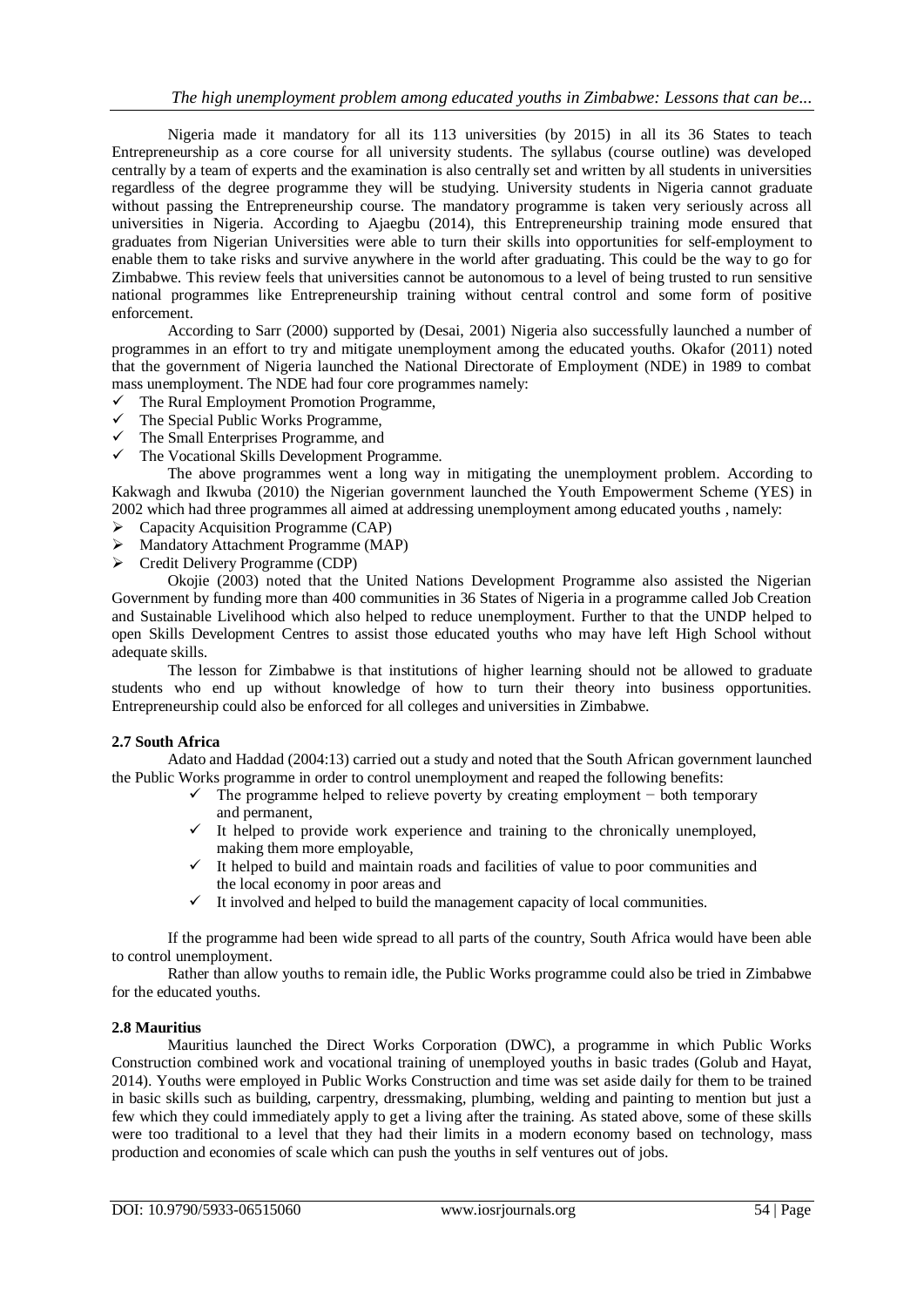Zimbabwe could also borrow a leaf from Mauritius as a way of gainfully occupying the educated youths.

## **2.9 Serbia**

The government of Serbia launched a National Action Plan for Employment (NAPE) in 2011, which funded youth employment initiative through the public works programme and wage subsidies to employers and self-employed persons. NAPE's results in reducing unemployment have been very encouraging. [http://plannipolis.iiepunesco.org/upload/youth/Serbia/Serbia National Youth Strategy.pdf.](http://plannipolis.iiepunesco.org/upload/youth/Serbia/Serbia%20National%20Youth%20Strategy.pdf)

The lesson in this regard is that the issue of Public Works programmes is common in African countries. It takes away idle time which educated youths often abuse by indulging in drugs, prostitution or gangsterism.

## **2.10 Mexico**

Michelitsch (2012) supported by Krelle (2001) advised that Mexico had experienced a 2.8% increase in employment as a result of relatively cheap measures that involved reducing red tape, reducing taxes for business and ensuring access to reliable power. Such measures unlocked capital for business to use for expansion thereby creating more jobs.

## **2.11 Jamaica**

Jamaica launched the National Youth Service (NYS) as a way to deal with youth unemployment (Hildebrand, 2005). Youths undergoing NYS were trained in various forms of self-employment. The programme went a long way in addressing unemployment. In some cases, the curriculum included training in various aspects including civil education, patriotism and military preparedness for the youths to be a form of a reserved force ready to defend their sovereignty when need arose. Some countries in Africa emulated this model with varying levels of success.

## **2.12 China**

China is a recent example where 75 million private sector jobs were created since China"s opening to the global economy, resulting in the largest poverty reduction programme in world history (World Bank, 2012). What China did was to make difficult decisions which were against the country's own founding principles of a controlled and closed economy for the sake of its youths. The end result was that Chinese nationals are now all over the world competing with market forces to win business contracts and partnerships. In that regard China became one of the fastest growing economies of this millennium.

## **2.13 Cambodia**

In Cambodia, SIDA provided support to the government initiative to create a National Multi-Stakeholder Taskforce that aimed at directing the ongoing multi-sector initiative to align education and training system to the country's growth initiatives. The aim was to channel young educated people into taking up careers in current high-growth sectors such as tourism, light industry, IT and respond to emerging economic opportunities. [http://www3.weforum.org/docs/WEF.GAC YouthUnemployment Cambodia 2012.pdf.](http://www3.weforum.org/docs/WEF.GAC%20YouthUnemployment%20Cambodia%202012.pdf)

The lesson for Zimbabwe is that if education is not directed, the country will experience an over-supply of skills not required by the economy and that will be a waste of time and financial resources.

## **2.14 Cuba**

Economic sanctions were imposed on Cuba since attaining its independence in 1959 (Manpower Group, 2012). The Revolutionary Government of Cuba took a rare decision upon attaining independence to allow those professionals who did not like the new dispensation to leave the country and go to work in the Diaspora if they so wished. Government even assisted them with airfares, thus leaving the country in a difficult situation as many professionals opted to leave, with Western countries exacerbating the situation by luring them. Cuba remained with a few but dedicated and patriotic professionals. The result was high shortage of critical human capital which included medical doctors, teachers, university lecturers and other professionals as those who had not liked the socialist ideology adopted by the government of Cuba at independence left the country, albeit with government support (Manpower Group, 2012).

Cuba then set out from scratch to train its own professionals by opening new schools, colleges and universities in the remote areas where the former colonial governments had deprived. The training infused the new socialist ideology and patriotism in order to create new mindsets. Today Cuba has surplus of its own committed, patriotic and highly qualified professionals who include medical doctors, teachers, engineers and university professors to mention but just a few. As a solution to the excess human capital over-supply and in order to avoid high unemployment, the government of Cuba is now exporting doctors, engineers and other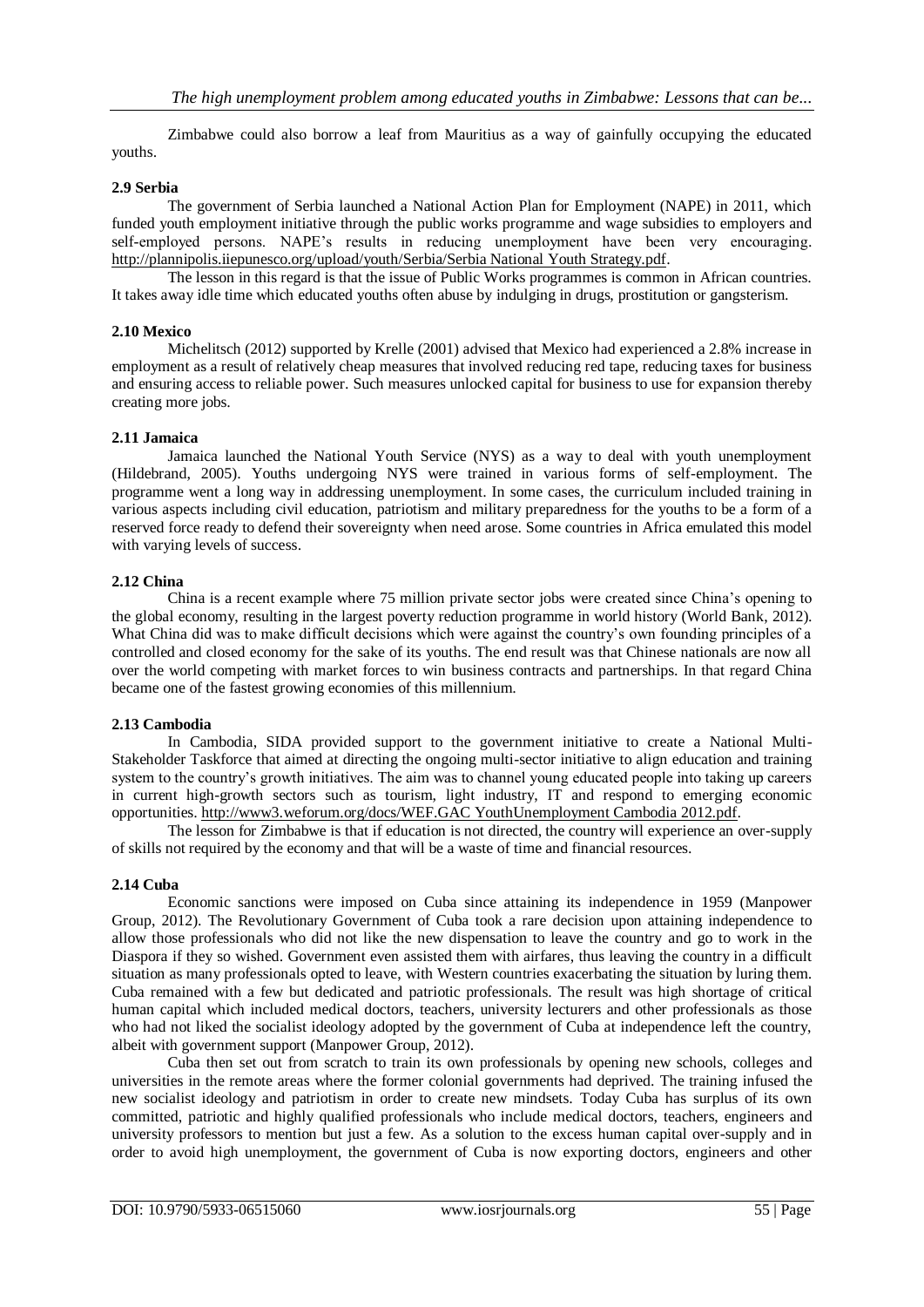specialists to countries with need for agreed periods. The agreements include a remittance to the home country with a small portion going to the state.

The lesson derived from the Cuban experience is that governments should avoid unemployment by allowing and facilitating the exportation of highly skilled manpower to other countries which have a shortage for agreed periods and on an agreed remuneration model. Educated youths in Zimbabwe would welcome such a move rather than spend each day of the year doing nothing. University graduates should be treated as international citizens because of the high skills they possess and keeping them unemployed is not only a disservice to the educated youths themselves and the concerned country but also to the Global Village as a whole. The other lesson drawn from the Cuban example is that deserting into the Diaspora especially by nonpatriotic people should not always be viewed as brain-drain as it rids the country of undesirable, uncommitted elements. However, a research by Chetsanga (2010) noted that most Zimbabweans who went into the Diaspora in search of greener pastures are deeply patriotic professionals who are eager to return home once the economy is able to absorb them. It should therefore be borne in mind that most highly skilled people such as educated youths are patriotic. They are eager to give in return to the economy that educated them. Trying to make a living by going into the Diaspora should not be misconstrued as lack of patriotism because patriotism on an empty stomach is equally empty patriotism.

## **2.15 Latin American Countries**

In Latin America where educated youth unemployment was three times that of adults, a regional initiative called New Employment Opportunities for Youth (NEO) was put in place with the following strategies:

- $\checkmark$  There should be a broad consultative process involving employers, trainers and the unemployed youths themselves before coming up with a solution.
- $\checkmark$  Initiatives should be informed by research into existing best practices for delivering high impact programmes to mitigate the youth unemployment problem.
- $\checkmark$  The issue of youth unemployment should be elevated, and a dedicated office with leadership and its own budget plus resources should be put in place.
- $\checkmark$  There should be public sector investment support in high-impact programmes based on partnerships for delivery of services, with strong emphasis on partnership with employers with a potential to absorb significant numbers.

According to Krelle (2001) the results were pleasing. The standards of monitoring and evaluation (M&E) and documentation of the project impact was improved and this shaped the direction taken by the education and training sector.

The lesson Zimbabwe can learn from this is that if the issue of educated youth unemployment is made a regional problem, it may help to tackle it as a block so that neighbours whose economies are experiencing growth can help to absorb the educated youths from neighbours whose economies are experiencing recession. This is particularly important because working in isolation has its own repercussions because instability caused by high unemployment in one country will always have spill-over effects to the stability of neighbours.

Zimbabwe can also learn by elevating the problem of educated youth unemployment to the Office of the President in the same manner as Presidential Scholarships. This may help to deal with red tape in order to treat the issue of youth unemployment as urgent since it is now affecting millions in Zimbabwe. If Zimbabwe takes the Latin American model, there would be broad consultation between government, the educated youths themselves, employers, researchers and curriculum specialists in colleges and universities in an attempt to win buy-in from all stakeholders on how to resolve the problem together as one team in one nation.

## **2.16 The Malaysian Case Study**

This review singled out the Malaysian case study as worth discussing in more detail because it has become a success story leading to high economic growth, reduction in educated youth unemployment and gross national happiness of its people. Malaysia, a former British colony like Zimbabwe is one of the fastest growing economies in the world which enjoyed remarkable economic growth since its independence in 1957. Malaysia was now one of the most urbanized countries of the world. According to Duflot (2012), Malaysia's rate of urbanization was so fast that cities were growing more rapidly in Malaysia than in China and if that trend continued, over 70% of the Malaysian population would be urban by 2020 because of industrialisation.

If the natural unemployment rate of 3% is equivalent to zero, then the Malaysian story as illustrated on the table was below is quite impressive. Loganathan, Nanthakumar, Yussof and Kogid (2012) quoted World Bank (2011) figures and summarised them in a Table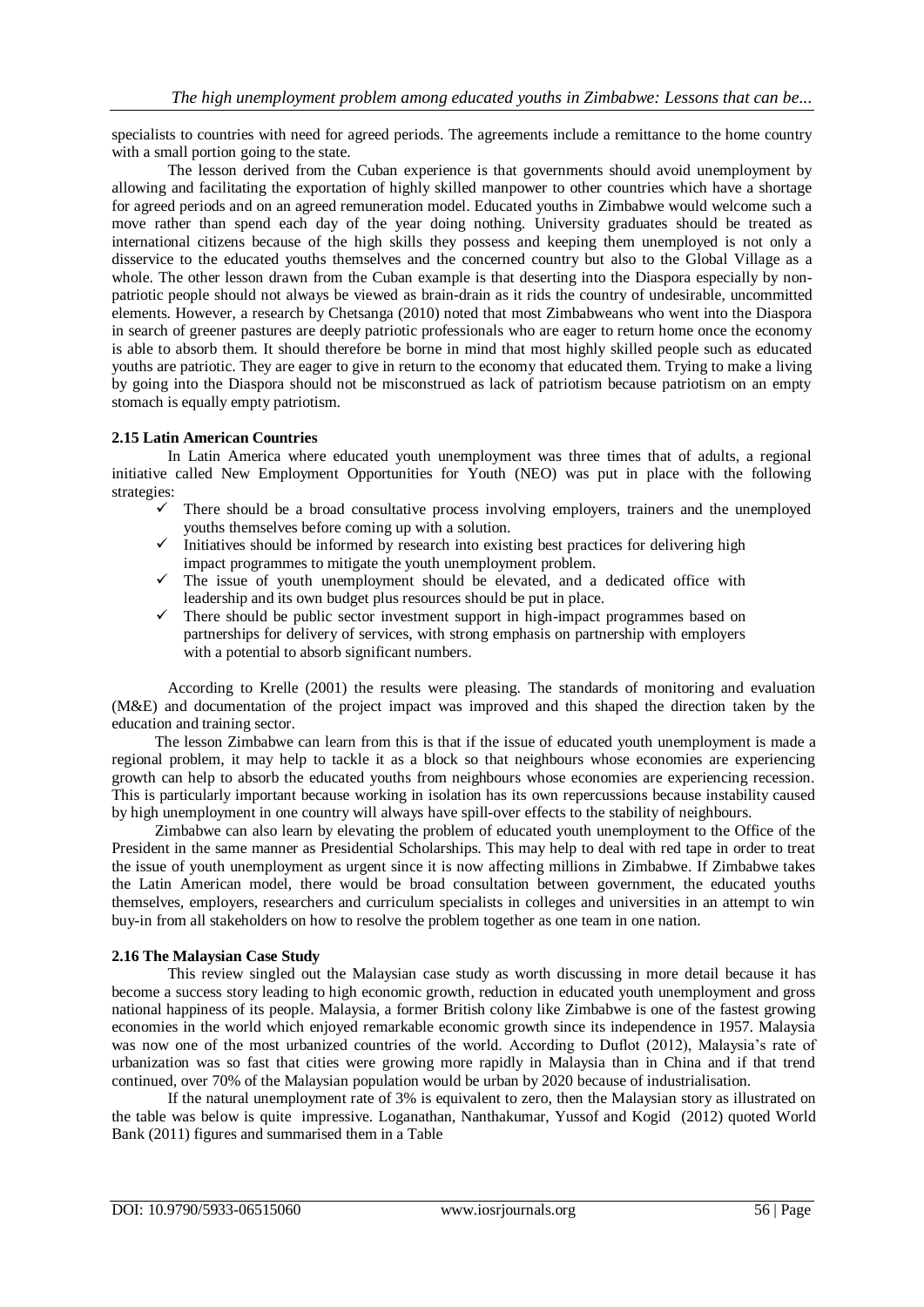| Name of Asian country | Unemployment rate over the years |      |      |      |              |      |      |
|-----------------------|----------------------------------|------|------|------|--------------|------|------|
|                       | 1980                             | 1985 | 1990 | 1995 | 2000         | 2005 | 2010 |
| Malaysia              | 5.7                              | 6.9  | 5.1  | 3.5  |              | 3.5  | 3.4  |
| Thailand              | 0.9                              | 3.7  | 2.2  | 1.7  | 2.4          | 1.3  | 1.1  |
| Indonesia             | ◠                                | 2.2  | 2.5  | 7.2  | 6.1          | 11.2 | 7.1  |
| Singapore             |                                  | 4.4  | 3.1  | 2.7  | <sub>(</sub> | 5.6  | 2.2  |
| Philippines           | 4.8                              | 6.1  | 8.1  | 8.4  | 11.2         | 7.7  | 7.3  |
| Japan                 | 2                                | 2.6  | 2.1  | 3.2  | 4.8          | 4.4  |      |
| South Korea           | 5.2                              | 3.8  | 2.5  | 2.1  | 4.4          | 3.7  | 3.7  |

Table 1 Unemployment rates in selected Asian countries

Adopted from Loganathan, Nanthakumar, Yussof and Kogid (2012) in International Journal of Emerging Sciences 2(2), 247-258, June 2012.

World Bank (2004) stated that it is not possible to achieve zero unemployment rate in a country because of fictional unemployment which arises when people move from one job to another or for a few months when school leavers and graduates are looking for employment. This is called normal or natural unemployment which is desirable unemployment. In light of the foregoing, it could therefore be deduced that on the table above, Malaysia had a real unemployment rate of 0% in 2000, in 2005 it was 0.5%, and in 2010 it was 0.4%. Thus Malaysia"s unemployment rate was in a stable mode since the year 2000. There should be something that Malaysia was doing well which attracted this review.

Malaysia realised that staying in urban houses and sending children to good schools would help develop the nation without condemning part of the population to vicious cycle of poverty were they remain in remote rural areas with no mobile phone network, no broadcasting waves, poor roads, unequipped schools with poorly qualified and demotivated teachers, and few or no clinics; where they drink from rivers and with no reliable roads or transport. Such a situation divides the nation into social strata were others get trapped in vicious cycle of poverty while those in urban centres enjoy growth and development. Such inequalities cascade to children and grandchildren of citizens in a country like Zimbabwe whose liberation war goal was to create an egalitarian (classless) society.

Duflot (2012) states that the Malaysian government has since independence been moving people from rural areas to cities in order to make them access better living conditions such as portable water supply, access to various health services, good schools as well as securing gainful employment. Like in any other country, the cities in Malaysia developed because of the growth of industry and the development of the manufacturing sector, particularly during the New Economic Policy (NEP) initiated in Malaysia in 1971.

During the period of the NEP, which lasted from 1971 to 1990, the government of Malaysia brought about a more balanced participation of the different ethnic groups in the economy. More importantly, it gave more power to the Bumiputera who are the indigenous Malays in order to urbanize them so that they also accessed good standard of life which had all along been enjoyed by other ethnic groups. In order to promote the urbanization of the Bumiputera, the government offered them several incentives such as scholarships, housing and loans to set up businesses in cities. These policies were successful because the Malays increased their urban presence from 17% of the urban population in the 1960s to 44% in 2000. Rural to urban migration accounted for 40% of urban growth in Selangor and Kuala Lumpur.

This unlocked the rural areas and made them production centres where the raw materials such as crops and rubber are produced to be fed into industry. Industries went hi-tec because urban buyers had increased. It is common knowledge that when a country develops it urbanises and numerous jobs are created in commerce and industry which pull people out of the rural areas. Farming on the land becomes profitable for those with passion and skills if they till on large tracts of land to feed millions in towns because of economies of scale. The high income they get will enable them to buy machinery to enable each farmer to till even more tracts of land. That brings wealth to the country.

Loganathan et al (2011) noted that the above paradigm was supported by economic migration theory of the Harris-Todaro model and the Lewis Dual Sector model which explains the successful urbanization in Malaysia. The Harris-Todaro model assumes that people migrate from rural areas to urban areas as motivated by rational economic considerations of the benefits and the decision to migrate often depended on expected wages and better living conditions rather than the actual wage differentials between the 2 sectors. However Duflot (2012) warns that such a conclusion may not be entirely true because in Malaysia because the primary incentives to migrate were given by the government which encouraged Malays to move to the cities by providing financial incentives. These financial incentives assisted Malays to set up their businesses and therefore guaranteed them with substantially better living conditions than the ones they had in the rural areas according to Duflot (2012).

If Zimbabwe took a cue from the Malaysian model, farming would be left for those with passion for it while the rest of the human capital would go into manufacturing industries in cities and towns. According to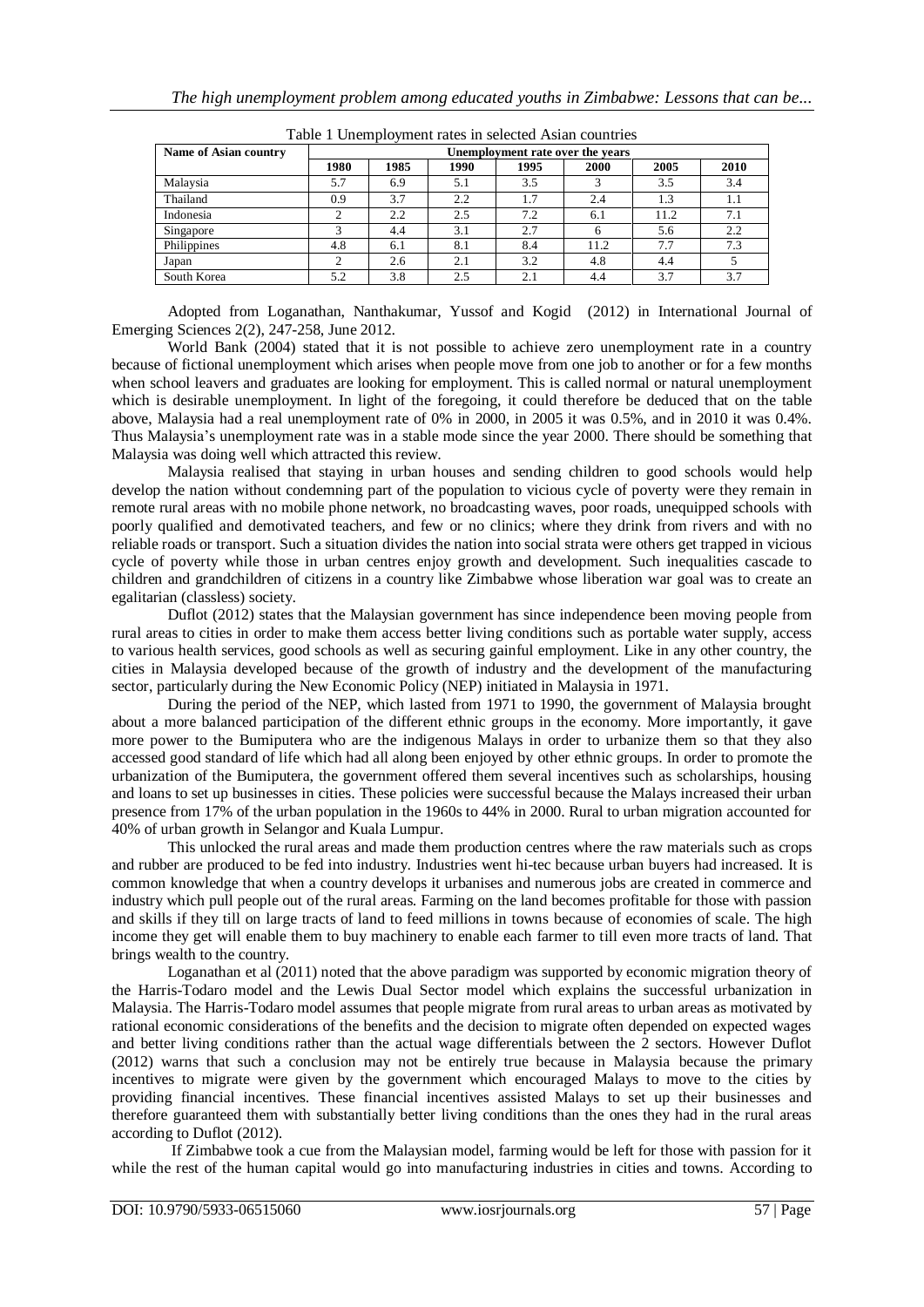Zuehlke (2009), such a model would be in line with Rostow (1930) Theories of Development which state that development moves people from the Traditional Society of subsistence agriculture in rural areas to manufacturing industries (in urban centres). With mechanization, large tracts of land could be left in the hands of few indigenous people who have passion and skills. Their high productive and intensive farming would feed into the agro industries in urban centres which in turn would employ more people. What this would mean is that the majority of the indigenous population which moves from rural areas into urban centres does not only experience a rise in their standard of living but it unlocks land for business purposes. It is like when one skilled Black indigenous farmer with passion is given twenty tractors and ten combine harvesters on land irrigated by centre pivots. Such a farmer would sufficiently work on hundreds of hectares while the majority of the people go to urban areas to work in agro industries where the produce from his/her farm is processed into finished products.

It is difficult for any government to make sure that electricity, portable water, good roads, good schools and good clinics are within the walking distance of every rural home because of the distances between homes. It would be so expensive as to defy the rate of return approach or the cost benefit analysis model of development. Trying hard to do so may further impoverish a nation.

Lessons drawn from the Malaysian case study show that the rate of unemployment moves in the opposite direction as the rate of urbanization. For instance, an increase in the rate of urbanization decreases unemployment. The more the people in towns, the more profitable the businesses in towns. The more the businesses in town expand, the more they employ and this resolves the problem of educated youth unemployment. This made Kualar Lumpur to be the economic hub of the Asian countries. As more people came into urban areas more goods were produced for their consumption while more services (schools, clinincs, colleges, universities) were required. Since the goods were mass produced in Malaysia and supplied to consumers who were near (in towns) at low transport costs, the goods become cheap and thus affordable.

In a way, this also partly explained the economic model of urbanization in Malaysia which successfully addressed the problem of unemployment. The Malaysian example meant that if enough goods were supplied for the economy, work can turn into shifts so that there is a day and night shift to produce even more goods for the export market and in this way, unemployment would be wiped out. It is also a truism in research that as the standard of life of people improves, they tend to have smaller families as compared to when they are left poor in rural areas; this also makes unemployment manageable. Golub and Hayat (2014) noted that in East Asia, the last 50 years have witnessed a rapid growth of export-intensive manufacturing, growth of employment, slowing population growth, as well as rising wages and living standards according to World Bank (1993).

## **III. Methodology**

This research study was based on literature review.

## **IV. Main Findings**

It was the finding of this review that educated youth unemployment just like other forms of youth unemployment should be treated as a national emergency to a level where it is elevated to the highest office – the Office of the President and Cabinet or to any such department which reduces bureaucracy in implementing government decisions.

This review noted that in order to avoid losing the educated youth generation, it was incumbent upon policy-makers and policy implementers that hard decisions should be made which sometimes may differ with the running ideology in an attempt to rescue the educated youths. Such decisions may include drawing investor friendly policies and encouraging export of human capital to the Diaspora rather than condemning it. The educated youths, the nation and the global village at large would be the biggest beneficiaries in such arrangements.

Zimbabwe can bank on the land which it gave to the indigenous Black majority as its biggest economic driver, but such land needed to be in the hands of skilled people with passion and resources while the rest of the rural human capital should be absorbed into manufacturing and agro-based industries in urban centres to achieve urbanisation. This would ensure that the greater proportion of the population is able to access good standard of living.

Entrepreneurship should be part of the curriculum in colleges and universities to a level of government convincing or even enforcing that all colleges and universities should teach and examine it to all students as a pre-requisite before graduation.

National Youth Service programmes should be undertaken by all youths who leave high school without a specific skill. In this regard, the NYS should be skills-based and skills-packed such that graduates from the programme would be able to open their ventures and survive. It should be borne in mind that once a graduate is able to enjoy life and earn a living using his skills, patriotism as in commitment to the country naturally grows such youths as opposed to when youths are unemployed and suffering.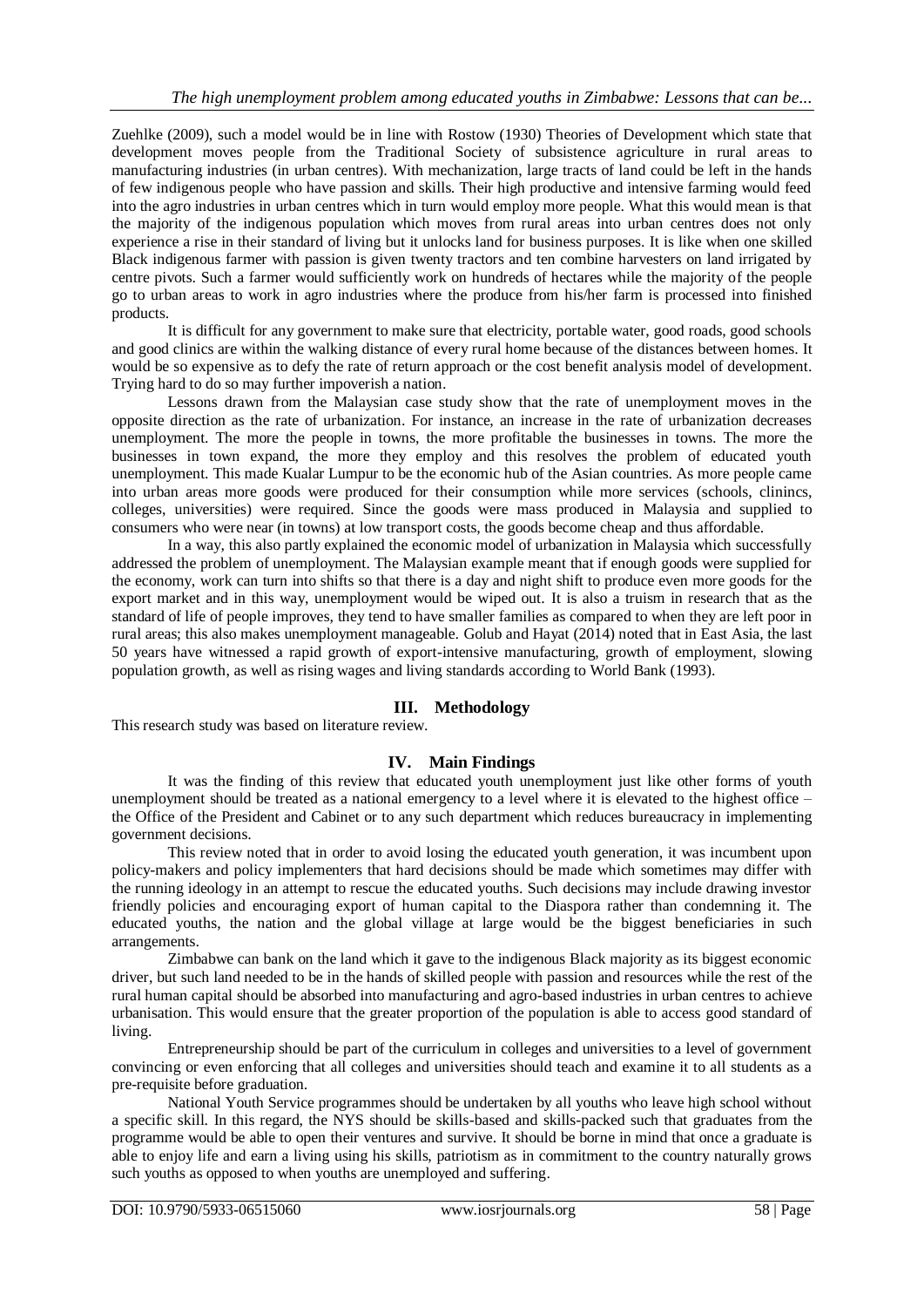Educated youth unemployment if it goes out of hand can best be tackled as a regional bloc because its existence in one country affects the stability of its neighbours.

#### **V. Recommendations**

The government of Zimbabwe should treat educated youth unemployment as a national emergency. In line with this recommendation, it should be elevated to the Office of the President and Cabinet and be treated as a national priority.

Centrally managed exporting of skilled educated youths to other countries with shortages is an option worth pursuing up until the Zimbabwean economy will be able to absorb them.

Natural resources such as land should be fully utilised so as to supply raw materials to resuscitate manufacturing industries and the export of finished products. Unproductive farmers who have no passion should be urbanised and employed in the manufacturing sector to unlock the valuable resource of land which they are holding onto.

Zimbabwe should come up with investor friendly policies which are aimed at luring foreign direct investment and local investors in order to raise industry capacity utilisation which in turn would create jobs.

The National Youth Service curriculum should be strengthened to make sure that all graduates from it have enough skills to launch into a venture or self-employment endeavour

#### **References**

- [1]. Adato, M. and Haddad, L. (2004) Targeting Poverty Through Community-Based Public Works Programmes: A Cross-Disciplinary Assessment of Recent
- [2]. Experience in South Africa, Discussion Paper No. 121, Food Con- sumption and Nutrition Division, International Food Policy Research Institute, Washington, DC.
- [3]. Ajaegbu, O.O. (2014). Rising Youth Unemployment and Violent Crime in Nigeria. American Journal of Social Issues & Humanities (ISSN: 2276 - 6928) Vol.2(5) pp. 315-321 Sept. 2012[. http://www.ajsih.org.](http://www.ajsih.org/)
- [4]. Association for the Development of Education in Africa (2014). Zimbabwe Country Report for the 2014 Ministerial Conference on Youth Employment: How to Improve Through Skills Development and Job Creation, Access of Africa's Youth to the World of Work
- [5]. Awogbenle, A.C. & Iwuamadi, K.C. (2010). Youth Unemployment: Entrepreneurship Development Programme as an Intervention Mechanism. African Journal of Business Management, 4(6), 831-835.
- [6]. Blinder, A. S. (1991) "Keynes, Lucas, and Scientific Progress." American Economic Review 77, no. 2 (1987): 130–136.
- [7]. Blaug, E.D. (2013) John Maynard Keynes (1833–1946), vol. 2. Brookfield, Vt.: Edward Elgar,. Boateng, W.B. (2013). "Unemployment in Africa: how appropriate is the current definition for policy purposes" University of Ghana Fellow, International Institute of Advanced Studies (IIAS)
- [8]. Chetsanga, C.J. (2010) An Analysis of the Cause and Effect of the Brain Drain in Zimbabwe. SIRDC. Harare.
- [9]. Chigunta, F. (2002) "The Socio-Economic Situation of Youth in Africa: Problems, Prospects and Options". A Paper prepared for the Youth Empowerment Summit, Alexandria, Egypt, September, 2002.
- [10]. Chigunta, F. (2002). Youth Entrepreneurship: Meeting the Key Policy Challenges. Wolfson College Press. Oxford University. England.
- [11]. Chirisa I (2007)., Post-2005 Harare: A Case of the Informal Sector and Street Vending Resilience. What Options Do Key Actors Have?" Local Governance Development Journal 1(1): pp53-64.
- [12]. CZI (2012) The 2012 CZI Manufacturing Sector Survey Report. www.czi.co.zw/images/Documents/Surveys/2012.pdf
- [13]. CZI (2013) The 2013 CZI Manufacturing Sector Survey Report http://www.czi.co.zw/images/Documents/Surveys/2013.pdf
- 
- [14]. Econometer Global Capital Report (2013) Unemployment in Zimbabwe. http://www.econometer-global-capital/ Desai, V. (2001) Dynamics of Entrepreneurial Development and Management. Himalaya Publishing House. Mumbai.
- [16]. Duflot, L. (2012) Urbanization Policy in Malaysia and its Impacts December 2012. McGill University. Graphite Publications.
- [17]. Feresu, S (2010) Moving Forward in Zimbabwe: Reducing Poverty and Promoting Growth. 2<sup>nd</sup> Ed. IES UZ Publishers. Harare.
- [18]. Golub, S. and Hayat, F. (2014). Employment, unemployment, and underemployment in Africa.World Institute for Development Economics. WIDER Working Paper 2014/014.Research wider.unu.edu
- [19]. Government of Zimbabwe (2013)<sup>1</sup>. Zimbabwe Agenda for Socio-Economic Transformation (Zim-Asset) 2013-2018. Harare. Government Printers.
- [20]. Government of Zimbabwe (2013)<sup>2</sup>. Ministry of Labour and Social Services, Zimbabwe National Employment Policy Framework. Gvt Printers. Harare
- [21]. Government of Zimbabwe (2013)<sup>3</sup>. Constitution of Zimbabwe Amendment (No. 20) Act 2013. Harare. Government Printers. ILO. Geneva.
- [22]. Government of Zimbabwe (2013)<sup>4</sup>. Kurera/ Ukondla Trustee. Gvt Printers. Harare
- [23]. Government of Zimbabwe (2013)<sup>5</sup>. The National Youth Policy Zimbabwe. Harare. Government Printers. Ministry of Youth Development, Indigenisation and Empowerment.
- [24]. Government of Zimbabwe (1991). A framework for economic reform 1991-95. Harare: Government Printer.
- [25]. Government of Zimbabwe (2010). Mid Term Plan Zimbabwe. Harare. Government Printers.
- [26]. Government of Zimbabwe (2011). Zimbabwe National TVET Monitoring Report, in SADC/UNESCO Assessment and Review of TVET in the SADC Region and Development of a Regional Strategy for the Revitalisation of TVET (unpublished), March 2011
- [27]. Government of Zimbabwe (2009). Zimbabwe National Employment Policy Framework (ZiNEPF). Ministry of Labour and Social Services and the Ministry of Youth Development, Indigenisation and Empowerment, ILO/SRO
- [28]. Government of Zimbabwe (1996) Zimbabwe programme for economic and social transformation. Harare: Government Printer.
- [29]. Hildebrand, G.H. (2005). Reducing Unemployment: Problems and Policies. Labour Law Journal. Cornell University. New York.<br>[30]. http://www.africaranking.com/largest-economies-in-africa/
- [30]. <http://www.africaranking.com/largest-economies-in-africa/><br>[31]. http://plannipolis.iiepunesco.org/upload/youth/Serbia/Serbia
- [http://plannipolis.iiepunesco.org/upload/youth/Serbia/Serbia National Youth Strategy.pdf.](http://plannipolis.iiepunesco.org/upload/youth/Serbia/Serbia%20National%20Youth%20Strategy.pdf)
- [32]. ILO (2002) Decent Work and Informal Economy. Report VI. International Labour Conference. 90TH Session. Geneva. ILO.